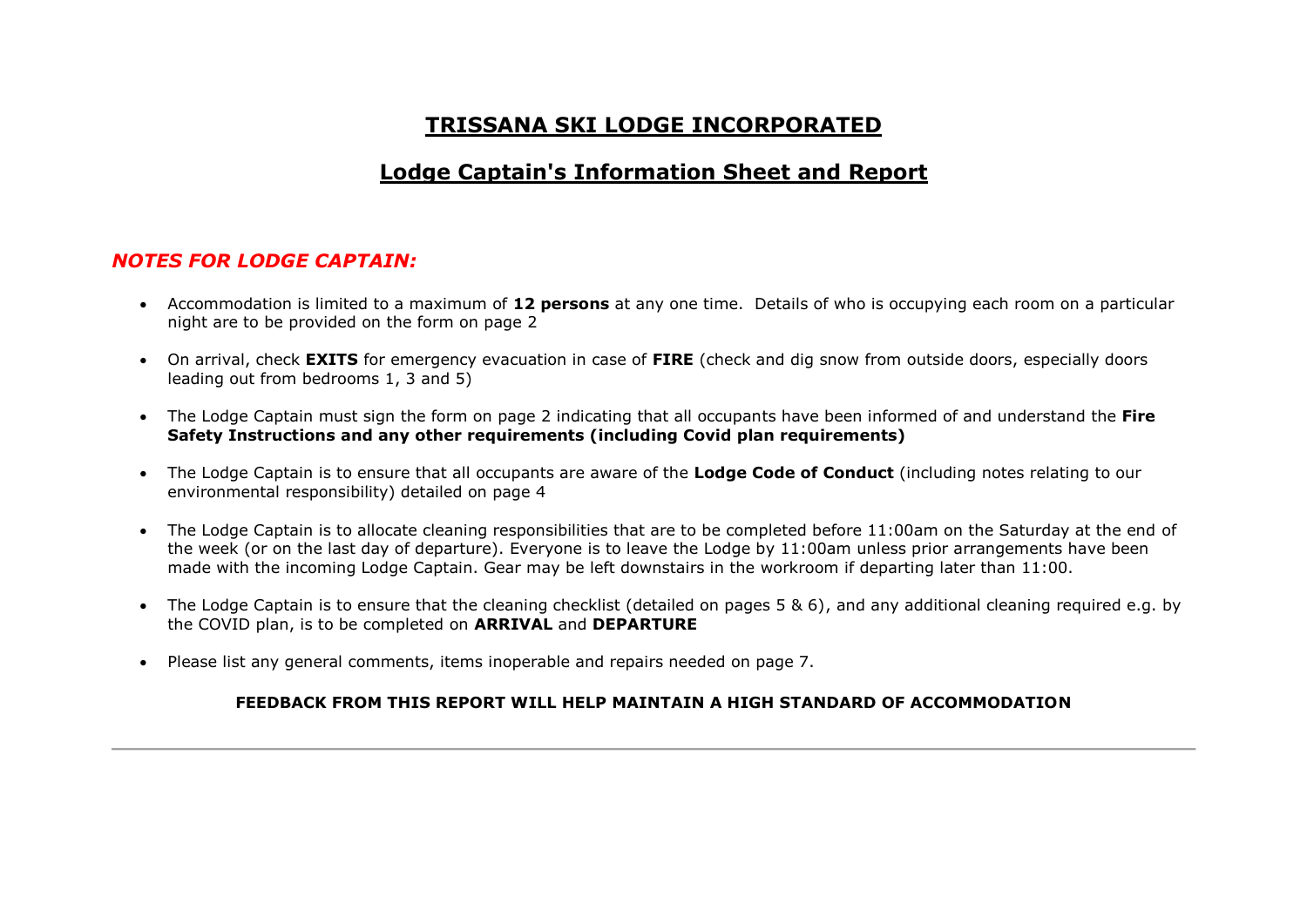**Accommodation arrangements for period………………………………………….**

| <b>Room</b>             | <b>Saturday</b><br>night | <b>Sunday</b><br>night | <b>Monday</b><br>night | <b>Tuesday</b><br>night | Wednesday<br>night | <b>Thursday</b><br>night | <b>Friday</b><br>night |
|-------------------------|--------------------------|------------------------|------------------------|-------------------------|--------------------|--------------------------|------------------------|
| No.                     |                          |                        |                        |                         |                    |                          |                        |
|                         | (Name of                 | (Name of               | (Name of               | (Name of                | (Name of           | (Name of                 | (Name of               |
|                         | occupant)                | occupant)              | occupant)              | occupant)               | occupant)          | occupant)                | occupant)              |
| $\mathbf{1}$            |                          |                        |                        |                         |                    |                          |                        |
| $\mathbf{1}$            |                          |                        |                        |                         |                    |                          |                        |
| $\overline{2}$          |                          |                        |                        |                         |                    |                          |                        |
| 3                       |                          |                        |                        |                         |                    |                          |                        |
| 3                       |                          |                        |                        |                         |                    |                          |                        |
| $\overline{\mathbf{4}}$ |                          |                        |                        |                         |                    |                          |                        |
| 5                       |                          |                        |                        |                         |                    |                          |                        |
| 5                       |                          |                        |                        |                         |                    |                          |                        |
| 6                       |                          |                        |                        |                         |                    |                          |                        |
| 6                       |                          |                        |                        |                         |                    |                          |                        |
| $\overline{ }$          |                          |                        |                        |                         |                    |                          |                        |
| $\overline{7}$          |                          |                        |                        |                         |                    |                          |                        |

**Signed:……………………………………………………. (Lodge Captain)**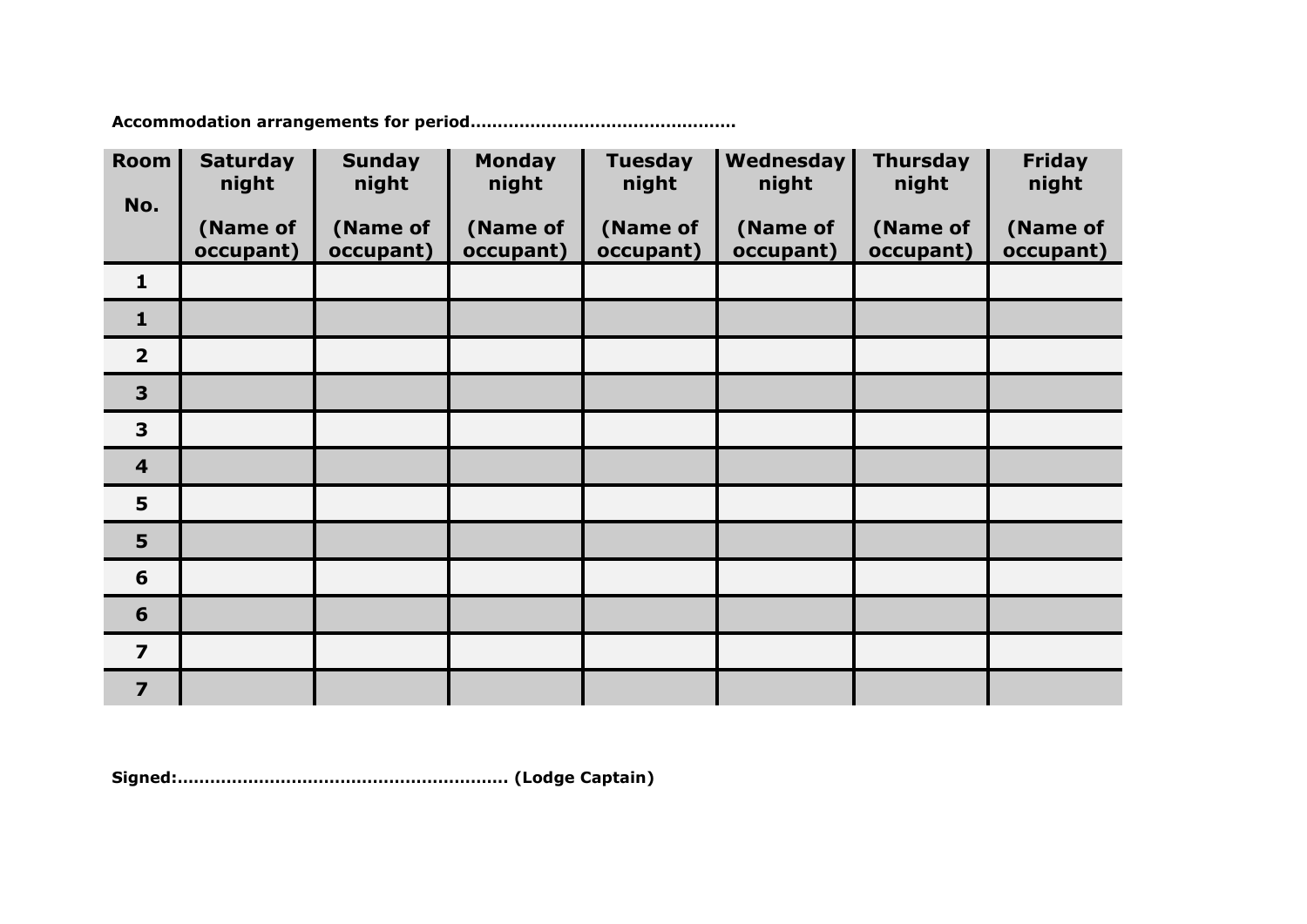### *FIRE SAFETY INFORMATION*

- 1. **There is a total ban on smoking anywhere within the Lodge.**
- 2. **There is to be no deep frying in the kitchen.**
- **3. Occupants are to be made aware of the location of the fire safety facilities and equipment:**
	- the upstairs and downstairs lodge exits
	- the smoke/heat sensors
	- the hand-held fire extinguishers
- 4. **Occupants are to be made aware of the fire drill.**

#### **In the event of fire, the following actions are to be undertaken:**

- arouse other residents
- phone for help if possible (the Fire Brigade number is programmed into the kitchen phone)
- fight the fire if practicable
- abandon lodge and gather on the road (Peer Gynt) side of the Lodge for counting and checking by the Lodge Captain
- give first aid if necessary
- do not endanger yourself or others by efforts to save possessions
- follow all instructions given by the Lodge Captain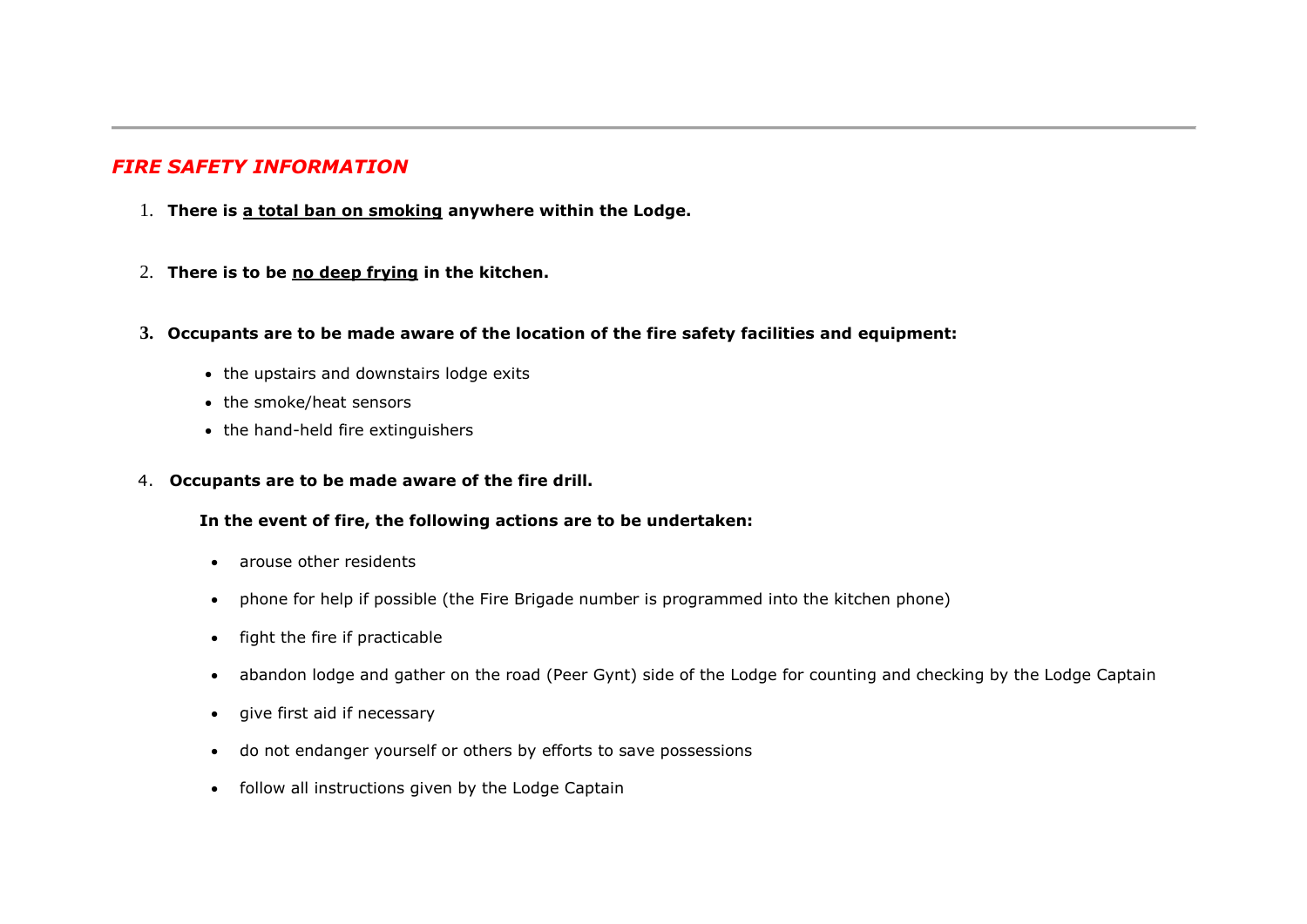## *CODE OF CONDUCT*

| <b>AREA</b>             | <b>EXPECTED BEHAVIOUR</b>                                                                                                                                                                                                                                                                                                                                                                            |
|-------------------------|------------------------------------------------------------------------------------------------------------------------------------------------------------------------------------------------------------------------------------------------------------------------------------------------------------------------------------------------------------------------------------------------------|
| <b>ALCOHOL</b>          | Excessive consumption of alcohol that might affect the behaviour of a person and lead to the discomfort<br>of other guests is not permitted.                                                                                                                                                                                                                                                         |
| <b>SMOKING</b>          | Smoking is not permitted in all areas of the Lodge.                                                                                                                                                                                                                                                                                                                                                  |
| <b>DRUGS</b>            | Illegal drugs are prohibited.                                                                                                                                                                                                                                                                                                                                                                        |
| <b>PERSONAL CONDUCT</b> | The living arrangements in club ski lodges such as Trissana brings people into close association with<br>each other. Everyone should therefore take extra care and consideration and respect the privacy of<br>other guests. Display good manners and good sense at all times to ensure the comfort and peace of<br>mind of all. Harassment or perceived harassment of anyone will not be tolerated. |
| <b>PRIVACY</b>          | The bedroom doors have no locks so respect the privacy of other people, their possessions and their<br>rooms by not entering another person's room without their permission.                                                                                                                                                                                                                         |
| <b>LODGE PROPERTY</b>   | We all share the responsibility of looking after the ski lodge. Please ensure the lodge is securely locked<br>when not in attendance. Trissana property must not be removed from the lodge without proper<br>authorisation. Nor should it be used for any improper purpose or willfully damaged.                                                                                                     |
| <b>ENVIRONMENTAL</b>    | Please do not feed animals and birds. Please do not put foreign matter down sinks, toilets etc. Please<br>only use low/non phosphate, biodegradable detergents.                                                                                                                                                                                                                                      |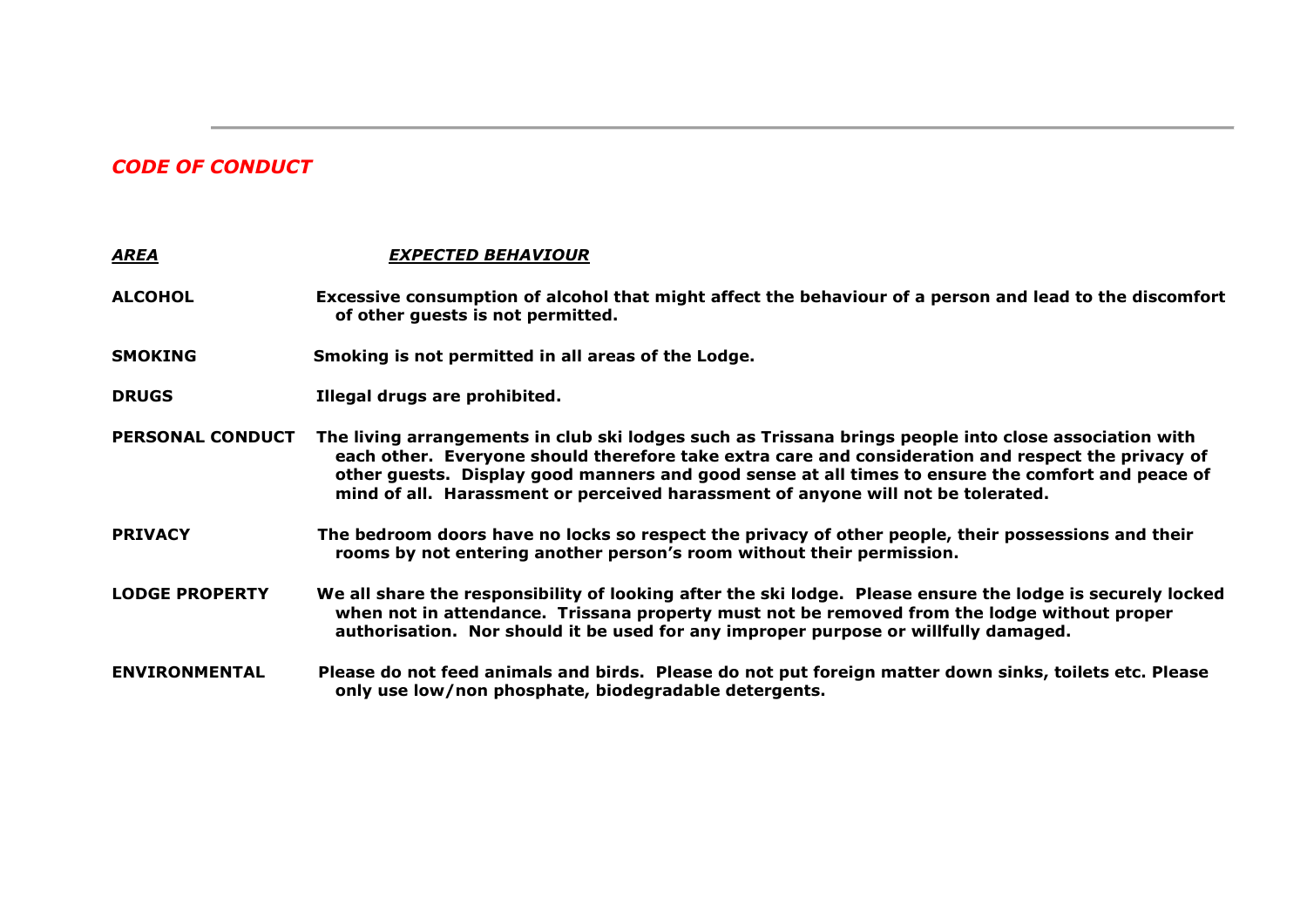#### *CLEANING PROCEDURES*

|--|--|

**LODGE CAPTAIN:………………………………… PERIOD:………………………………………**

**On ARRIVAL and DEPARTURE please carry out the following checks by filling in the boxes (with a tick or cross). Also refer to the COVID plan for special cleaning requirements. Any comments and problems should be reported on page 7. Was the following cleaning and tidying-up completed?**

| <b>Area</b>                                     | <b>Arrival</b> | Depart   Details of work to be done and other information                                                                                                                                                     |
|-------------------------------------------------|----------------|---------------------------------------------------------------------------------------------------------------------------------------------------------------------------------------------------------------|
| <b>Fridge clean?</b>                            |                | All shelves, including vegetable bin and inside & outside walls wiped<br>clean. Fridge is to be left open if closing down lodge, otherwise close<br>door.                                                     |
| <b>Ovens and stove clean?</b>                   |                | Wipe oven doors inside and out and inside of ovens so they are not<br>greasy, wipe stove tops.                                                                                                                |
| Sink and bench tops clean?                      |                | Wiped clean.                                                                                                                                                                                                  |
| Un-used food disposed of?                       |                | Black bags are for general garbage (including food scraps). Clear<br>bags are for recyclables (but not paper or cardboard - see below).                                                                       |
| <b>Garbage disposed of?</b>                     |                | Garbage bags are to be left in the metal garbage receptacle at the<br>downstairs entrance to the Lodge. Paper and cardboard should be<br>bundled, tied up separately and also placed in the metal receptacle. |
| <b>Dishwasher empty?</b>                        |                | Make sure it is put on to wash before you leave. If time allows,<br>empty dishwasher and put plates etc away.                                                                                                 |
| Microwave oven clean?                           |                | Wipe inside & out, and wash glass plate.                                                                                                                                                                      |
| Lounge/dining room & kitchen clean and<br>tidy? |                | Vacuum floor, mop wood floor. Wipe top of dining room table,<br>coffee table & radio. Put away papers, games etc.                                                                                             |
| <b>Conversation pit clean?</b>                  |                | Vacuumed & pillows tidy.                                                                                                                                                                                      |
| <b>Fireplace clean and tidy?</b>                |                | Fireplace swept. Only excess ashes need to be removed from fire<br>box and placed in the metal bin in the workroom.                                                                                           |
| Hall & stairway clean?                          |                | Swept and vacuumed as appropriate.                                                                                                                                                                            |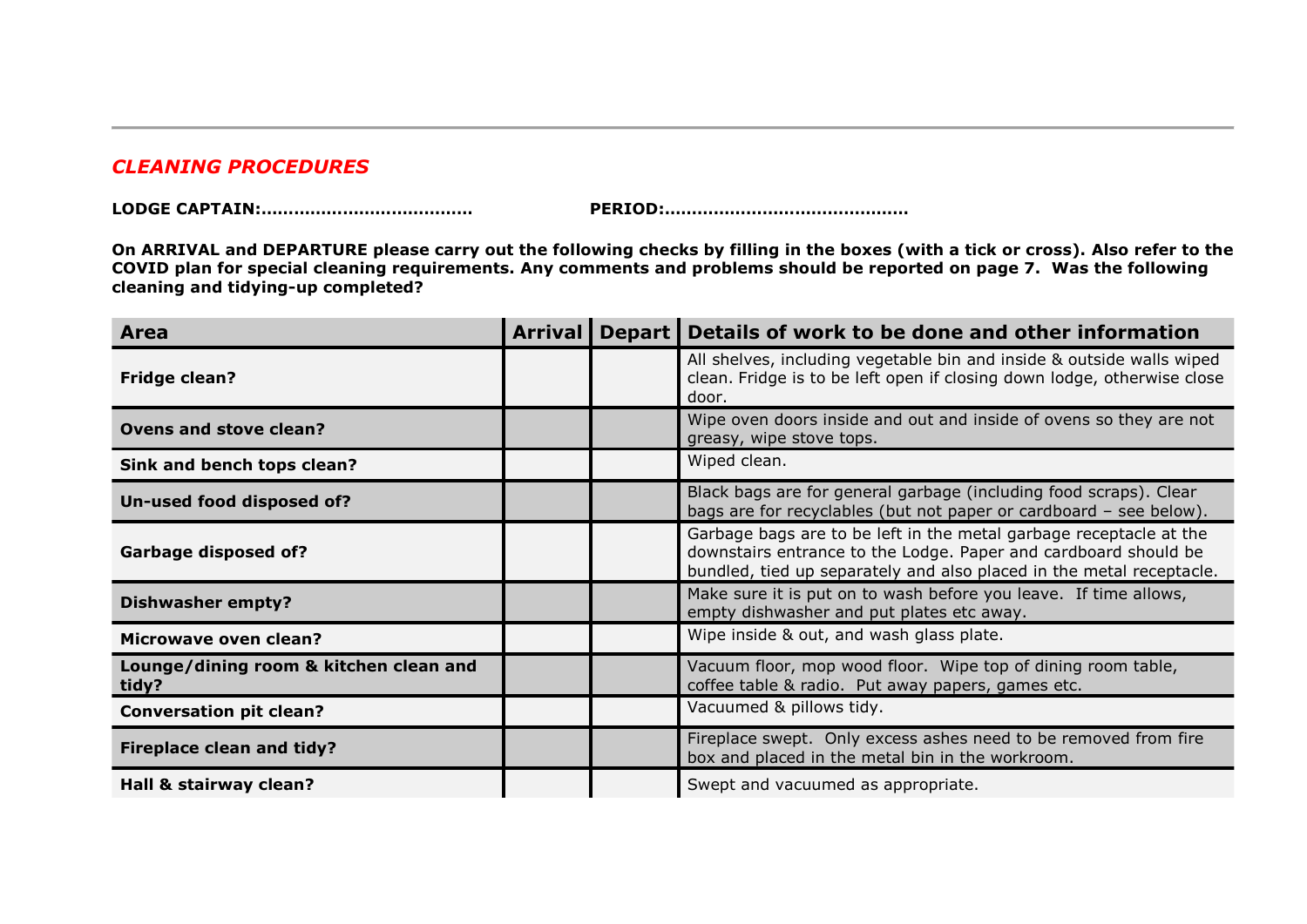| Area                                      | <b>Arrival</b> | Depart Details of work to be done and other information                                                                                                                                                                                  |
|-------------------------------------------|----------------|------------------------------------------------------------------------------------------------------------------------------------------------------------------------------------------------------------------------------------------|
| Upstairs showers, toilets & basins clean? |                | Floors swept & mopped, shower stalls wiped down, wash basins &<br>cabinets clean, toilets & seats cleaned. Replace soaps in showers &<br>wash basins & toilet rolls if necessary. Provide a spare toilet roll in<br>each toilet cubicle. |
| Downstairs shower, toilet & basin clean?  |                | As above                                                                                                                                                                                                                                 |
| Bedroom 1 clean and tidy?                 |                | Floors vacuumed, including under beds. Mirrors wiped, wastepaper<br>baskets emptied. Blankets folded neatly.                                                                                                                             |
| <b>Bedroom 2 clean and tidy?</b>          |                | As above.                                                                                                                                                                                                                                |
| <b>Bedroom 3 clean and tidy?</b>          |                | As above.                                                                                                                                                                                                                                |
| <b>Bedroom 4 clean and tidy?</b>          |                | As above.                                                                                                                                                                                                                                |
| <b>Bedroom 5 clean and tidy?</b>          |                | As above.                                                                                                                                                                                                                                |
| <b>Bedroom 6 clean and tidy?</b>          |                | As above.                                                                                                                                                                                                                                |
| <b>Bedroom 7 clean and tidy?</b>          |                | As above.                                                                                                                                                                                                                                |
| <b>Drying room clean?</b>                 |                | Benches wiped down, floor swept & mopped.                                                                                                                                                                                                |
| Laundry and ski storage area clean?       |                | Swept & mopped.                                                                                                                                                                                                                          |
| Locker room & changing area clean?        |                | Floors swept.                                                                                                                                                                                                                            |
| Work room clean & tidy?                   |                | Floor swept.                                                                                                                                                                                                                             |
| <b>Firewood stacked inside?</b>           |                | Stack under bench & halfway up back wall of drying room. Place dry<br>wood on top of wet. Re-stock cupboard next to fireplace.                                                                                                           |
| <b>Snow cleared from FIRE exits?</b>      |                | Check all bedroom exits provide easy egress, esp. rooms 1, 3 & 5.                                                                                                                                                                        |
| <b>Outside of Lodge clean?</b>            |                | Any rubbish picked up, no bottles or cigarette butts left outside.                                                                                                                                                                       |
| <b>Barbecue clean?</b>                    |                | Clean hot plate & grill. Wipe hood clean. Ensure gas bottles are<br>turned off.                                                                                                                                                          |
| <b>Items missing or inoperative?</b>      |                | Replace light bulbs, and report any breakages or inoperable<br>appliances to the Booking Manager.                                                                                                                                        |